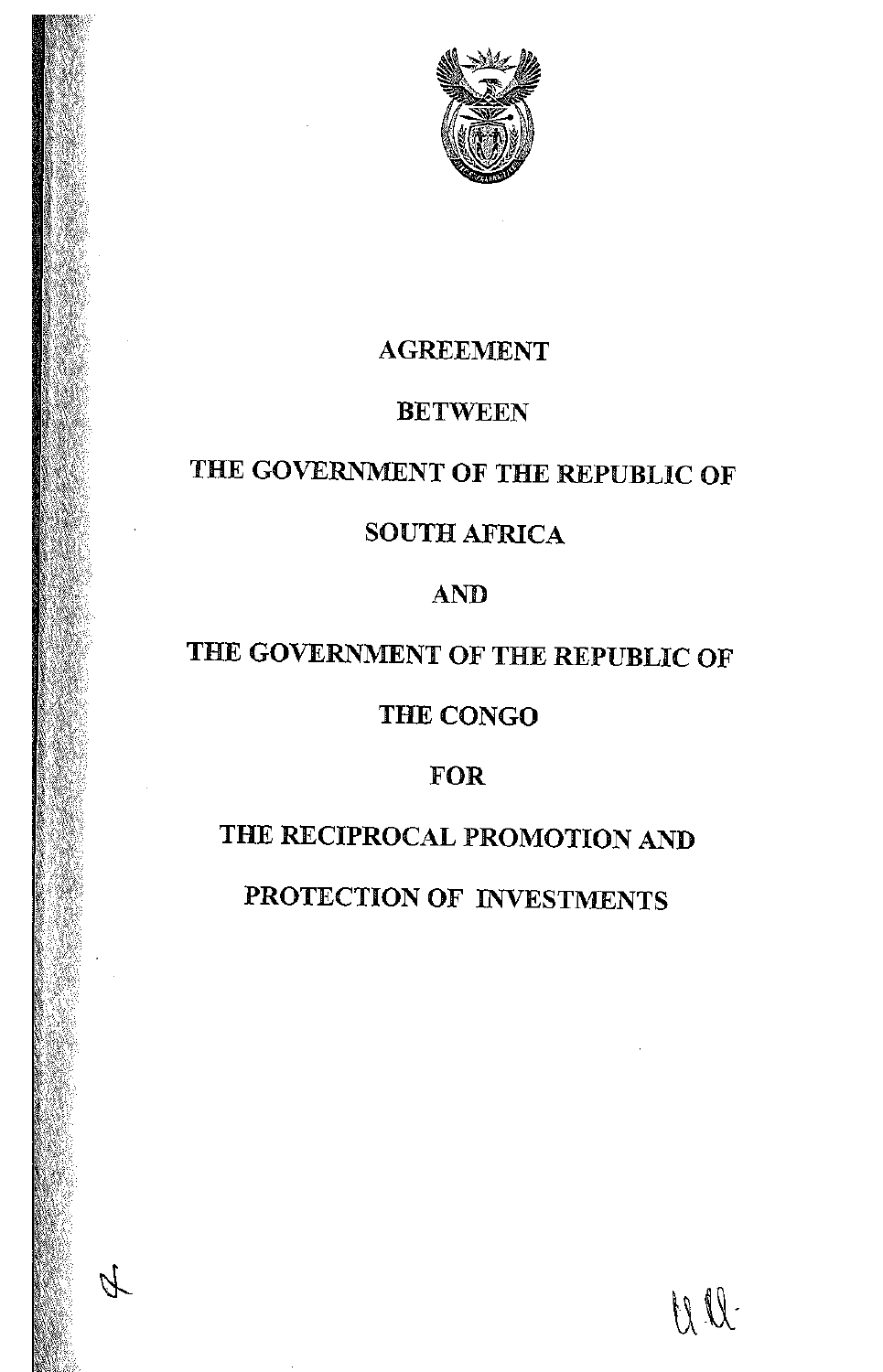# PREAMBLE

The Government of the Republic of South Africa and the Government of the Republic of the Congo (hereinafter jointly referred to as the "Parties" and in the singular as a "Party");

DESIRING to create favourable conditions for greater investment by investors of either party in the territory of the other Party; and

RECOGNISING that the encouragement and reciprocal protection under this Agreement of such investments will be conducive to the stimulation of individual business initiative and will increase prosperity in the territories of both Parties;

HEREBY AGREE as follows:

# **ARTICLE 1**

# **Definitions**

In this Agreement, unless the context indicates otherwise -

"investment" means every kind of assets invested by the investor of either Party in the territory of the other Party and, in particular, though not exclusively, includes-

- movable and immovable property and all other rights such as mortgages, liens, pledges, securities and all similar rights; (a)
- shares in and stock and debentures of a company and any other form of participation in a company;  $\mathbb{N}$   $\sim$
- claims to money, financial commitments owing or to any performance under contract having an economic value;  $\frac{1}{2}$ 
	- intellectual property rights, in particular copyrights, patents, utility model patents, registered designs, trade-marks, trade names, trade and business secrets, technical processes, know-how and goodwill; *]~1* (d)
	- rights or permits conferred by law or under contract, including concessions to search for, cultivate, extract or exploit natural resources;  $(e)$

"investor" means in respect to either Party-

 $\mathbb{S}_+^r$ 

.~·~· ~

·~~

'I

:·'.:~j '~

 $\frac{1}{2}$ 

.,.~

/f:~

- $(a)$ all natural persons deriving their status as nationals of a Party in accordance with the domestic law in force in the country of that Party, who invest in the territory of the other Party; and
- $(b)$ all juristic persons incorporated or constituted in accordance with the domestic law in force in the country of a Party, that has its seat, as well as effective economic activities in the territory of that Party and has made investments in the territory of the other Party;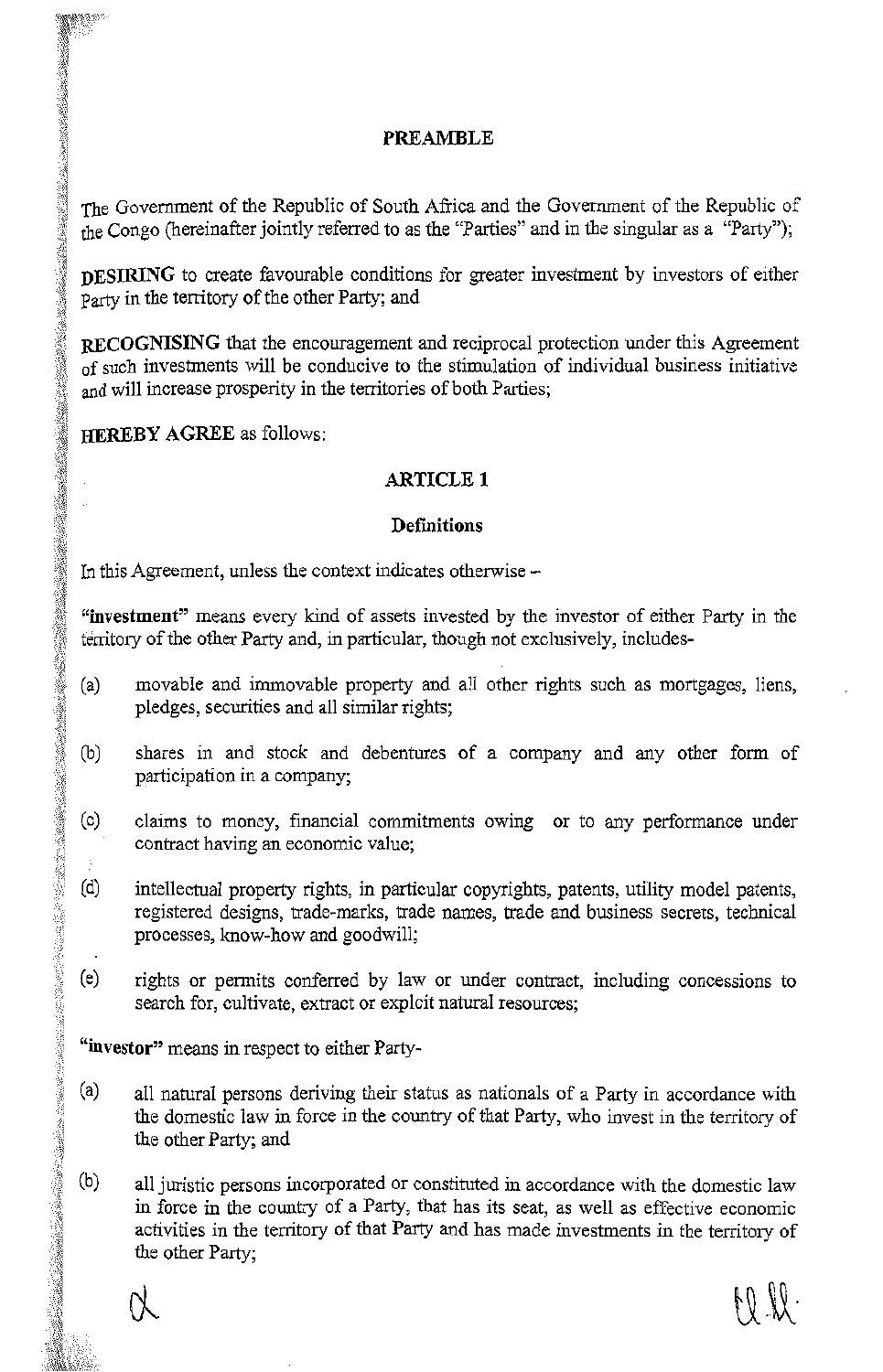**"returns"** means the amounts yielded by an investment and in particular, though not exclusively, includes profits, interest, capital gains, dividends, royalties and fees;

**"territory"** means the territory of a Party, including the territorial sea, air space and any maritime area situated beyond the territorial sea of that Party, which has been or might in the future be designated under the domestic law in force in the country of the Party concerned, in accordance with international law, as an area within which the Party may exercise sovereign rights and jurisdiction.

#### **ARTICLE2**

#### **Scope of Agreement**

This Agreement shall apply to all investment, whether made before or after the date of entry into force of this Agreement, but shall not apply to any dispute that arose before entry into force of this Agreement.

#### **ARTICLE3**

#### **Promotion of Investments**

- **(1)** Each Party shall, subject to its general policy in the field of foreign investment, encourage investments in its territory by investors of the other Party, and, subject to its right to exercise the powers conferred by the domestic law in force in its country, shall admit such investments.
- (2) Each Party shall grant, in accordance with the domestic law in force in its country, the necessary permits in connection with such investments and with the carrying out of licensing agreements and contracts for technical, commercial or administrative assistance.
- (3) In order to create favourable conditions for assessing the financial position and results of activities related to investments in the territory of a Party, that Party shall, notwithstanding its own requirements for bookkeeping and auditing, permit the investment to be subject also to bookkeeping and auditing according to standards which the investor is subjected to by his or its national requirements or according to internationally accepted standards (such as International Accountancy Standards (IAS) drawn up by the International Accountancy Standards Committee (!ASA) and the Organization for the Harmonization of Business Law in Africa (OHADA)). The results of such accountancy and audit shall be freely transferable to the investor.
- $(4)$ The Parties, through the institutions responsible for investment promotion, may conduct periodic exchange of information to assess the implementation of this Agreement.

 $\mathcal{W}$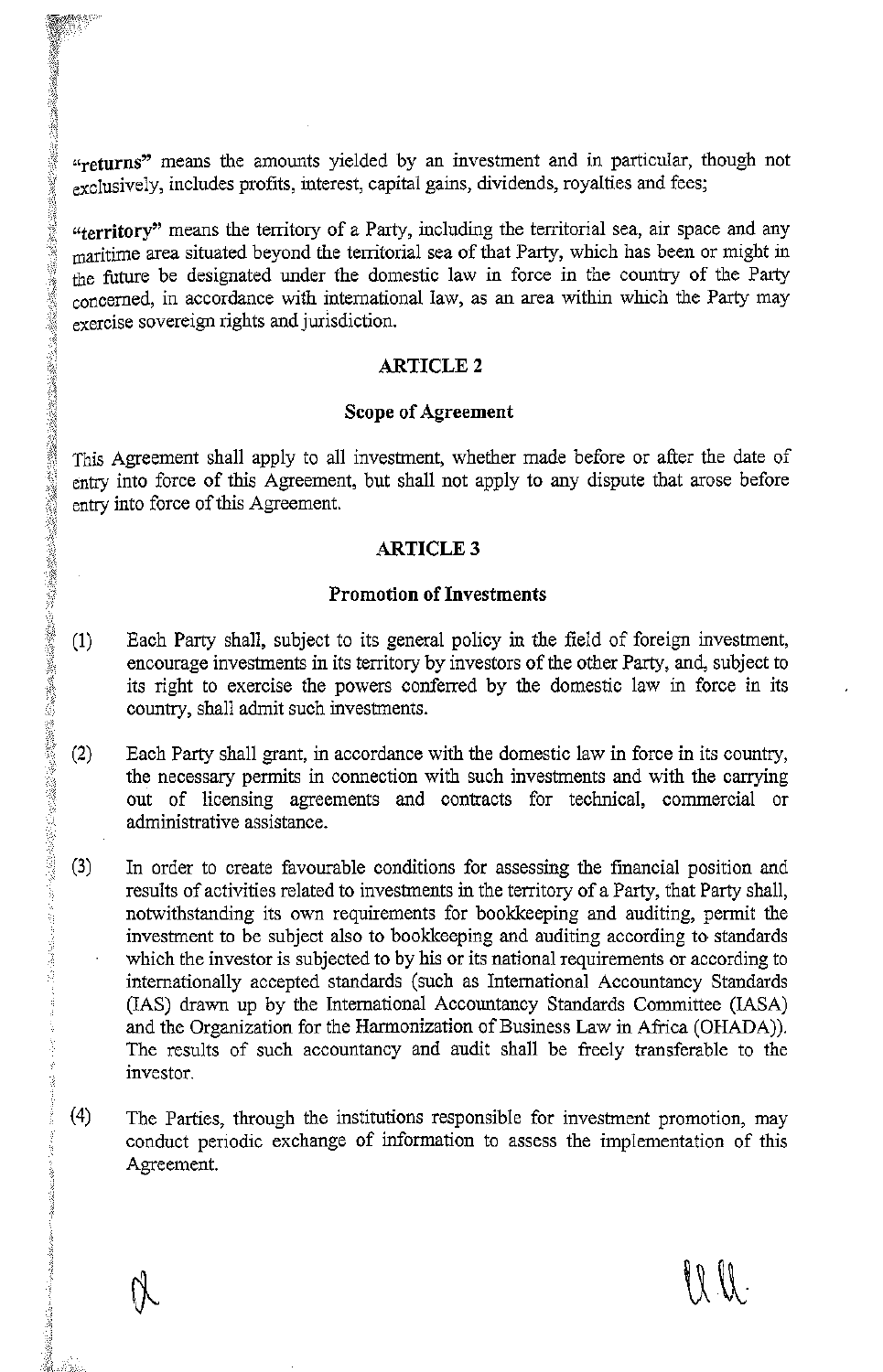# ARTICLE4

### Treatment of Investments

- Investments and returns of investors of either Party shall at all times be accorded fair and equitable treatment and shall enjoy full protection in the territory of the other Party. Neither Party shall in any way impair by unreasonable or discriminatory measures the management, maintenance, use, enjoyment or disposal of investments in its territory of investors of the other Party. (1)
- Each Party shall in its territory accord to investments and returns of investors of the other Party treatment not less favourable than that which it accords to investments and returns of its own investors or to investments and returns of investors of any third State. (2)
- Each Party shall in its territory accord to investors of the other Party treatment not less favourable than that which it accords to its own investors or to investors of any third State. (3)
- The provisions to sub-Articles (2) and (3) shall not be construed so as to oblige one Party to extend to the investors of the other Party the benefit of any treatment, preference or privilege resulting from - (4)
	- (a) any existing or future customs union, free-trade area, common market, any similar international agreement or any interim arrangement leading up to such customs union, free-trade area or common market to which either of the Parties is or may become a party;
	- (b) any international agreement or arrangement relating wholly or mainly to taxation or domestic law relating wholly or mainly to taxation; or
	- ( c) domestic law or other measure the purpose of which is to promote the achievement of equality in its territory or designed to protect or advance persons or categories of persons disadvantaged by unfair discrimination in its territory.
- (5) ·If a Party accords special advantages to development finance institutions with foreign participation and established for the exclusive purpose of development assistance through mainly non-profit activities, that Party shall not be obliged to accord such advantages to development finance institutions or other investors of the other Party.

# **ARTICLE 5**

## Compensation for Losses

(1) Iflnvestors of one Party suffer losses in respect of their investments in the territory of the other Party owing to war or other armed conflict, revolution, a state of national emergency, revolt, insurrection or riot in the territory of the latter Party,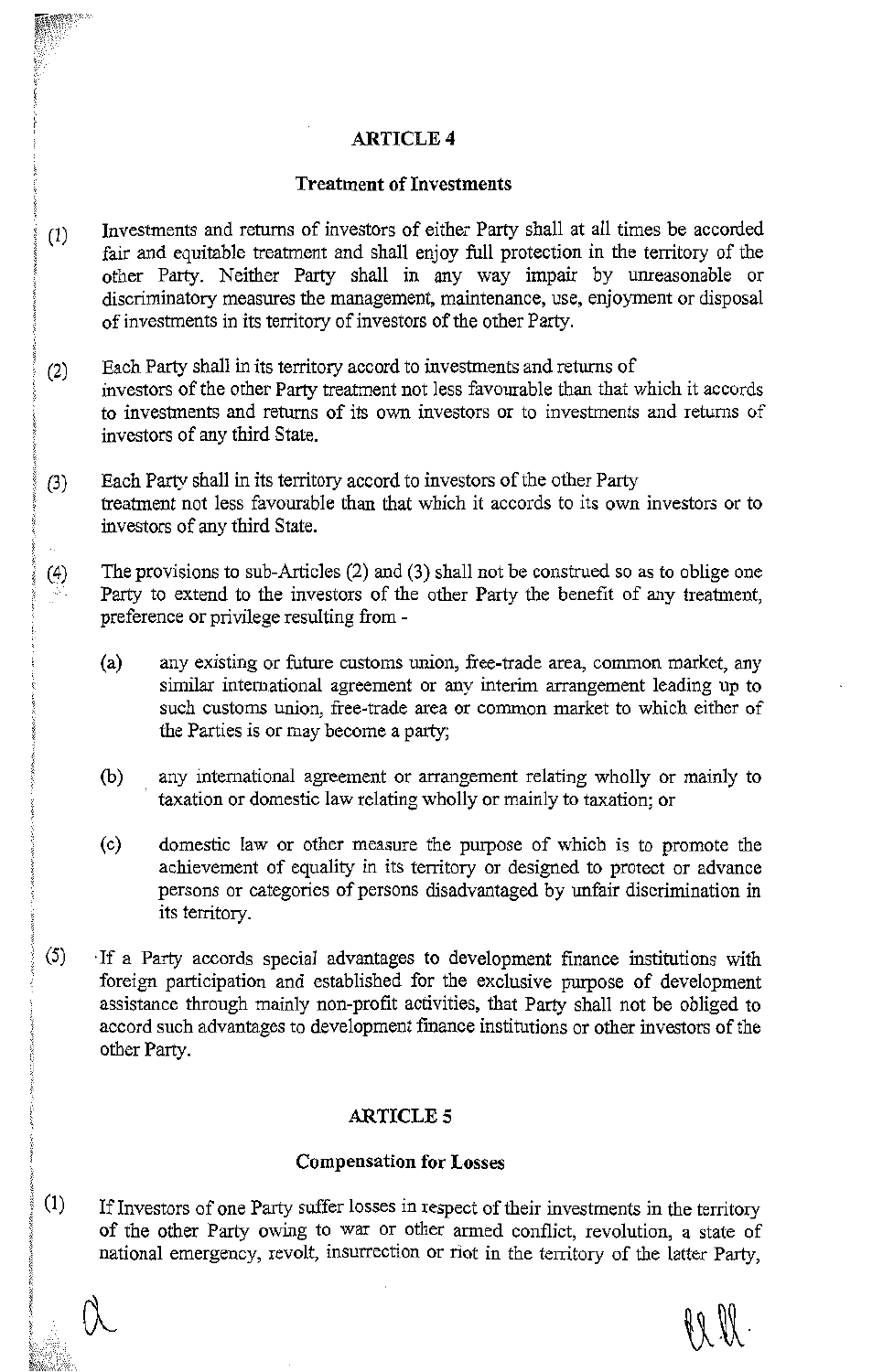that Party shall be accorded by the other Party treatment, as regards restitution, indemnification, compensation or other settlement, not less favourable than that which the latter Party accords its own investors or investors of any third State.

- Without derogating from the provisions of sub-Article (1), investors of one Party  $(2).$ who in any of the situations referred to in that sub-Article suffer losses in the territory of the other Party resulting from-
	- (a) requisitioning of their property by the forces or authorities of the latter Party; or
	- (b) destruction of their property by the forces or authorities of the latter Party, which was not caused in combat action or was not required by the necessity of the situation,

shall be accorded restitution or adequate compensation.

# **ARTICLE6**

### **Compensation for Expropriation**

- $(1)$ Investments of investors of either Party shall not be nationalized, expropriated or subjected to measures having effects equivalent to nationalization or expropriation (hereinafter referred to as "expropriation") in the territory of the other Party except for public purposes, under due process of law, on a non-discriminatory basis and against prompt, adequate and effective compensation.
- $(2)$ The compensation referred to in sub-Article (1) shall-
	- (a) be at least equal to the market value of the investment expropriated immediately before the expropriation or before the impending expropriation became public knowledge, whichever is the earlier,
	- (b) include interest at a normal commercial rate until the date of payment, and
	- ( c) be made without delay, and be effectively realizable.
- $(3)$ The investor affected by expropriation shall have a right, under the domestic law in force in the country of the Party making the expropriation, to prompt review by a court of law or other independent and impartial forum of that Party of his or its case and of the valuation of his or its investment in accordance with the principles referred to in sub-Articles (1) and (2).

# **ARTICLE7**

# **Transfer of Investments and Returns**

- $(1)$ Each Party shall allow investors of the other Party the free transfer of payments relating to their investments and returns, including the -
	- (a) compensation paid pursuant to Articles 4 and 5;

**襧ឆ<br>鸍<br>轥**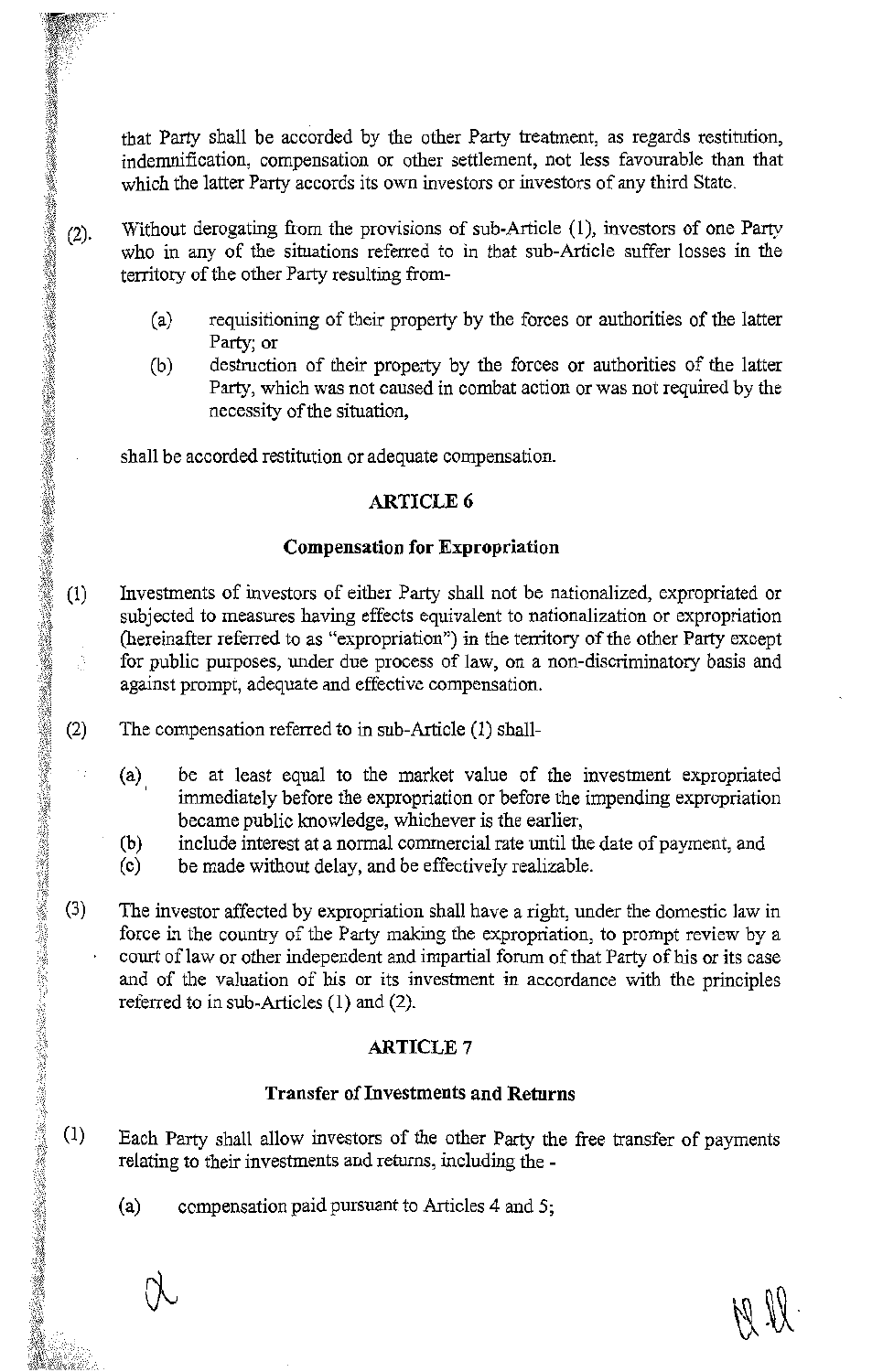- amounts intended for the payment of contractual obligations, including the amounts required for the repayment of loans, the payment of royalties for licenses, franchises, concessions and other similar rights; (b)
- (c) revenue from investments; and

*:~~,!~ff ~<;*   $\frac{3}{2}$ 

 $\frac{1}{2}$  in the contract of  $\frac{1}{2}$  in the contract of  $\frac{1}{2}$  in the contract of  $\frac{1}{2}$  in the contract of  $\frac{1}{2}$  in the contract of  $\frac{1}{2}$  in the contract of  $\frac{1}{2}$  in the contract of  $\frac{1}{2}$  in the c

 $(3)$ 

 $(1)$ 

*::tf*  ·:·;~j\

~ *:-:~* ;\(ll · .. ~, *~}* 

.<br>.<br>.<br>.

*·fi.,~s* :,.11 *:*i *;·,.~*  .~rr"ii-. ;'¢.lf,5

~~  $\frac{1}{2}$ 

 $(4)$  $\frac{1}{2}$   $\frac{1}{2}$  $\mathbb{S}^*$ 

(d) proceeds of the total or partial liquidation of the investments, including the appreciation or increase of the capital invested.

<sup>(2)</sup> All transfers shall be effected without delay in any convertible currency at the market rate of exchange applicable on the date of transfer. In the absence of a market for foreign exchange, the rate to be used shall be the most recent exchange<br>rate applied to inward investments or the most recent exchange rate for conversion<br>of currencies into Special Drawing Rights, whichever is

pertaining thereto. Such law shall not, however, regarding either the requirements or the application thereof, impair or derogate from free and undelayed transfer allowed in terms of sub-Articles (1) and (2).

# **ARTICLE 8**

# **Settlement of Disputes between an Investor and a Party**

Any legal dispute between an investor of one Party and the other Party relating to an investment of the former which has not been amicably settled shall, after a period of six months from written notification of a claim, be submitted to international arbitration if the investor concerned so wishes.

 $(2)$  Where the dispute is referred to international arbitration, the investor and the Party concerned in the dispute may agree to refer the dispute either to -

- (a) the International Centre for the Settlement of Investment Disputes (ICSID) established by the Convention on the Settlement of Investment Disputes between States and Nationals of other States, opened for signature at Washington DC on 18 March 1965; or
- an international arbitrator or ad hoc arbitration tribunal to be established by agreement between the parties to the dispute. . (b)
- If after a period of three months from written notification of the investor' s decision to refer the dispute to international arbitration there is no agreement on one of the alternative procedures referred to in sub-Article (2), the dispute shall, at the request in writing of the investor concerned, be dealt with in terms of the procedure preferred by the investor.  $(3)$

The decision in resolution of the dispute shall be derived by application of the domestic law, including the rules relating to conflicts of law in force, in the country of the Party involved in the dispute in whose territory the investment has been made, the provisions of this Agreement, the terms of the specific agreement which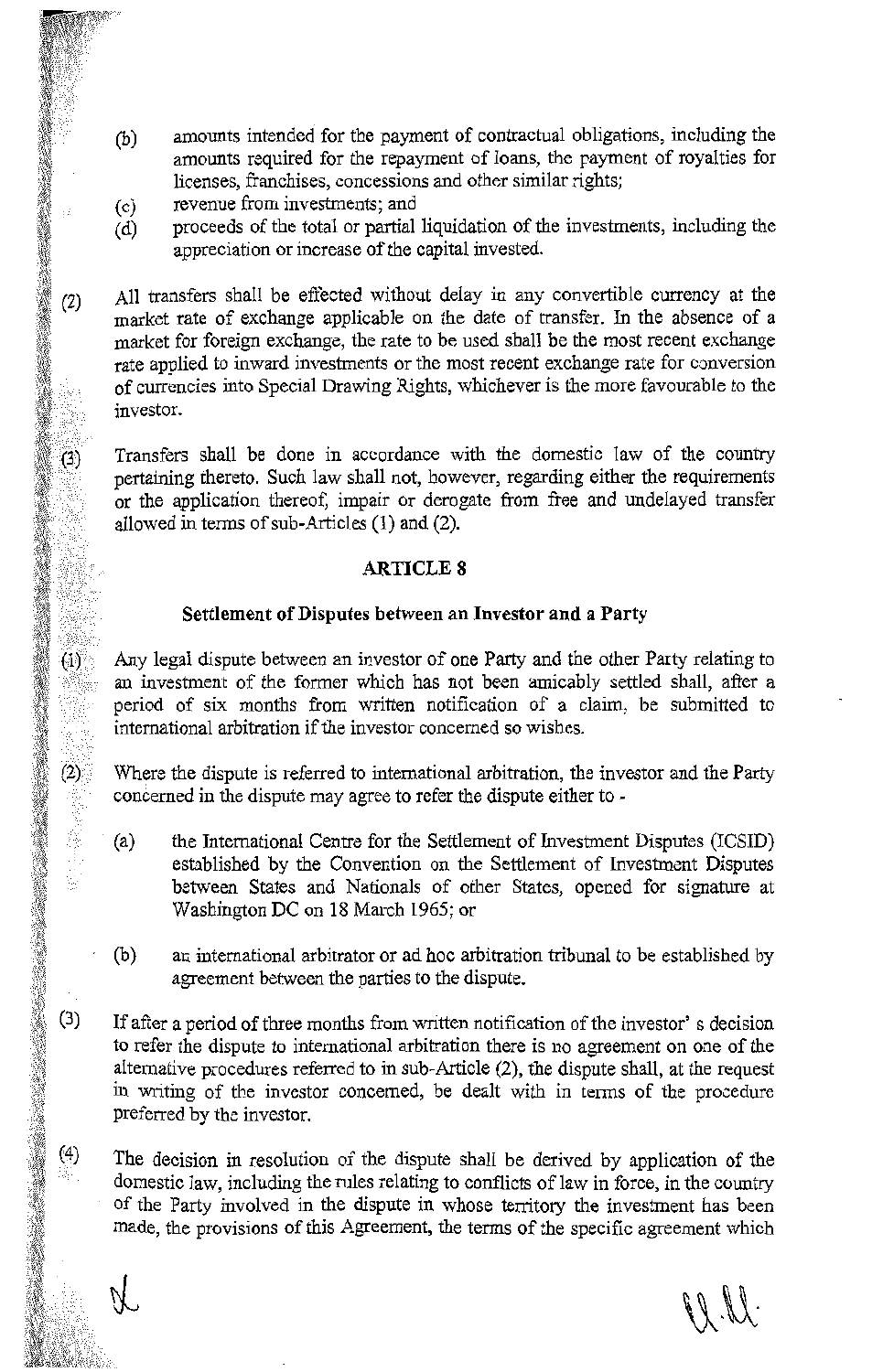may have been entered into regarding the investment, as well as the principles of international law.

The award made by the arbitrator concerned in terms of sub-Articles (2) or (3) shall be binding on the parties to the dispute. Each Party shall give effect to the award in terms of the domestic law in force in its country.

## **ARTICLE9**

 $(5)$ 

 $(1)$ 

#### **Disputes between the Parties**

Any dispute between the Parties arising out of the interpretation or application of this Agreement shall be settled amicably through consultation or negotiations between the Parties.

#### **ARTICLE 10**

#### **Subrogation**

*ff* a Party or its designated Agency makes a payment to its own investor under guarantee it has given in respect of an investment in the territory of the other Party, the latter Party shall recognize the assignment, whether by law or by legal transaction, to the former Party of all the rights and claims of the indemnified investor, and shall recognize that the former Party or its designate agency is entitled to exercise such rights and to enforce such claims by wittue of subrogation, to the same extent as the original investor.

# **ARTICLE 11**

#### **Application of other Rules**

If the provisions of the domestic law in force in the country of either Party or obligations under international law existing at present or established hereafter between the Parties in addition to this Agreement contain rules, whether general or specific, entitling investments and returns of investors of the other Party to treatment more favourable than is provided for by this Agreement, such rules shall to the extent that they are more favourable prevail over this Agreement.

 $(2)$  Each Party shall observe any other obligation it may have entered into with regard to investments of investors of the other Party.

# **ARTICLE 12**

#### **Revision or Amendment**

This Agreement may be amended by mutual consent of the Parties through an Exchange of Notes between the Parties through the diplomatic channel.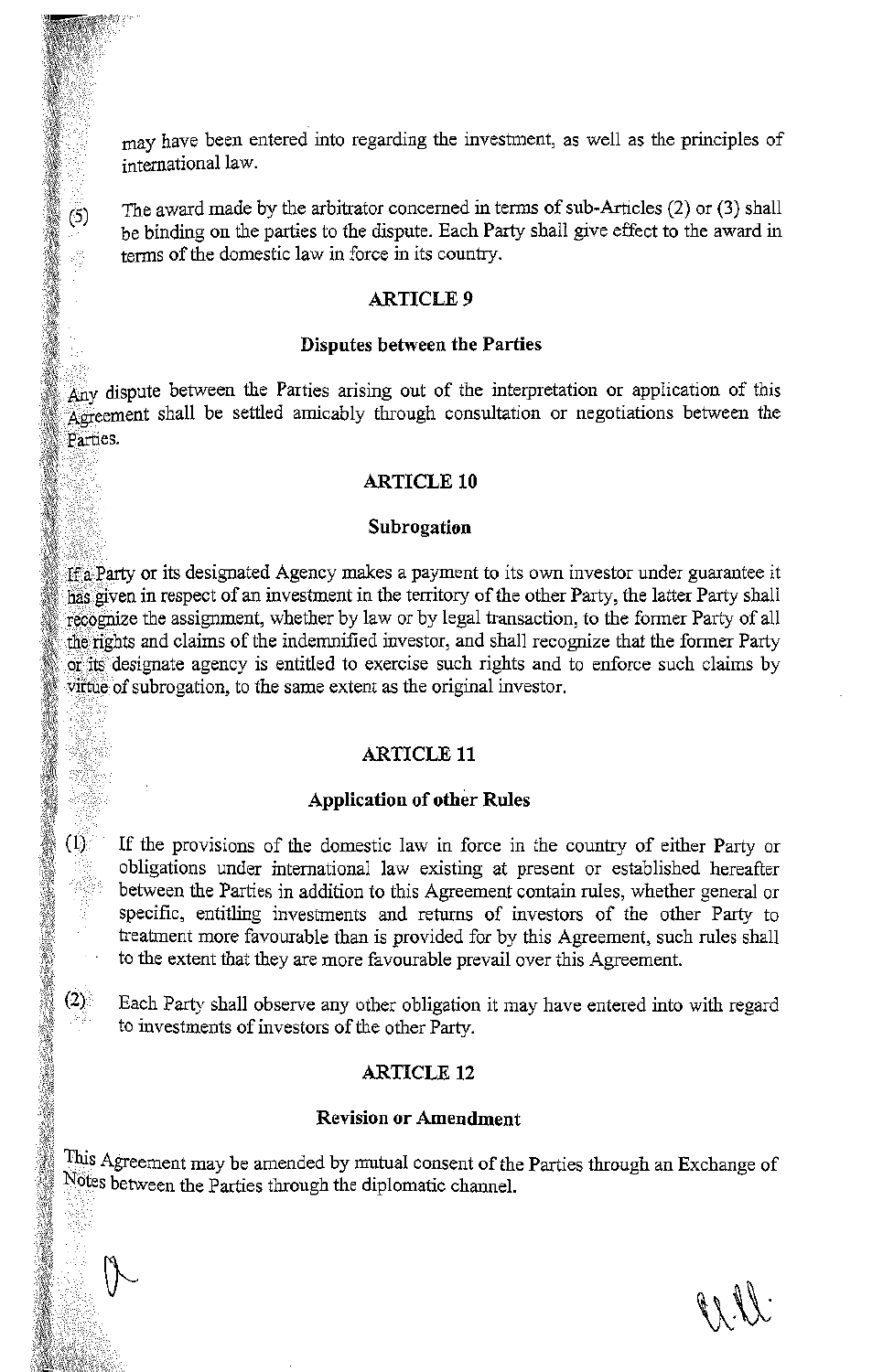# ARTICLE 13

#### Entry into Force, Duration and Termination

This Agreement shall enter into force on the date on which each Party has notified the other in writing through the diplomatic channel of its compliance with the constitutional requirements necessary for the implementation thereof. The date of entry into force shall be the date of the last notification.

This Agreement shall remain in force for a period of 15 years, and shall be automatically renewable for further periods of 10 years, unless terminated in accordance with sub-Article (3 ).

This Agreement may be terminated by either Party giving 12 months written notice in advance through the diplomatic channel to the other Party of its intention to terminate it.

The termination of this Agreement shall not effect any investment made prior to the termination, and for the purpose of such investment, this Agreement shall remain in .force for a further period of 10 years from the date of termination thereof.

 $\mathbf{N}$  WITNESS WHEREOF, the undersigned, being duly authorized thereto by their respective Governments, have signed and sealed this Agreement in two originals in the English and French languages, all texts being equally authentic.

 $~^{\text{DONE}}$  at  $~^{\text{Razzay}}$   $\mu$   $\mu$   $\epsilon$ , .... on this /55 day of  $~^{\text{A}}$  $\epsilon$   $\epsilon$   $~^{\text{AEC}}$  ...2005

FOR THE GOVERNMENT OF THE REPUBLIC OF SOUTH AFRICA

. MANDISI MPAHLWA, MP

MINISTER OF TRADE AND

 $\| \cdot \|$ 

·:.·::::)::::.·:·;·.:·::: ..

 $(1)$ 

 $(2)$ 

 $(3)$ 

 $(4)$ 

**INDUSTRY** 

 $\cdots$ 

FOR THE GOVERNMENT OF THE REPUBLIC OF CONGO

MR. PACIFIQUE ISSOIBEKA MINISTER OF THE ECONOMY. FINANCE AND BUDGET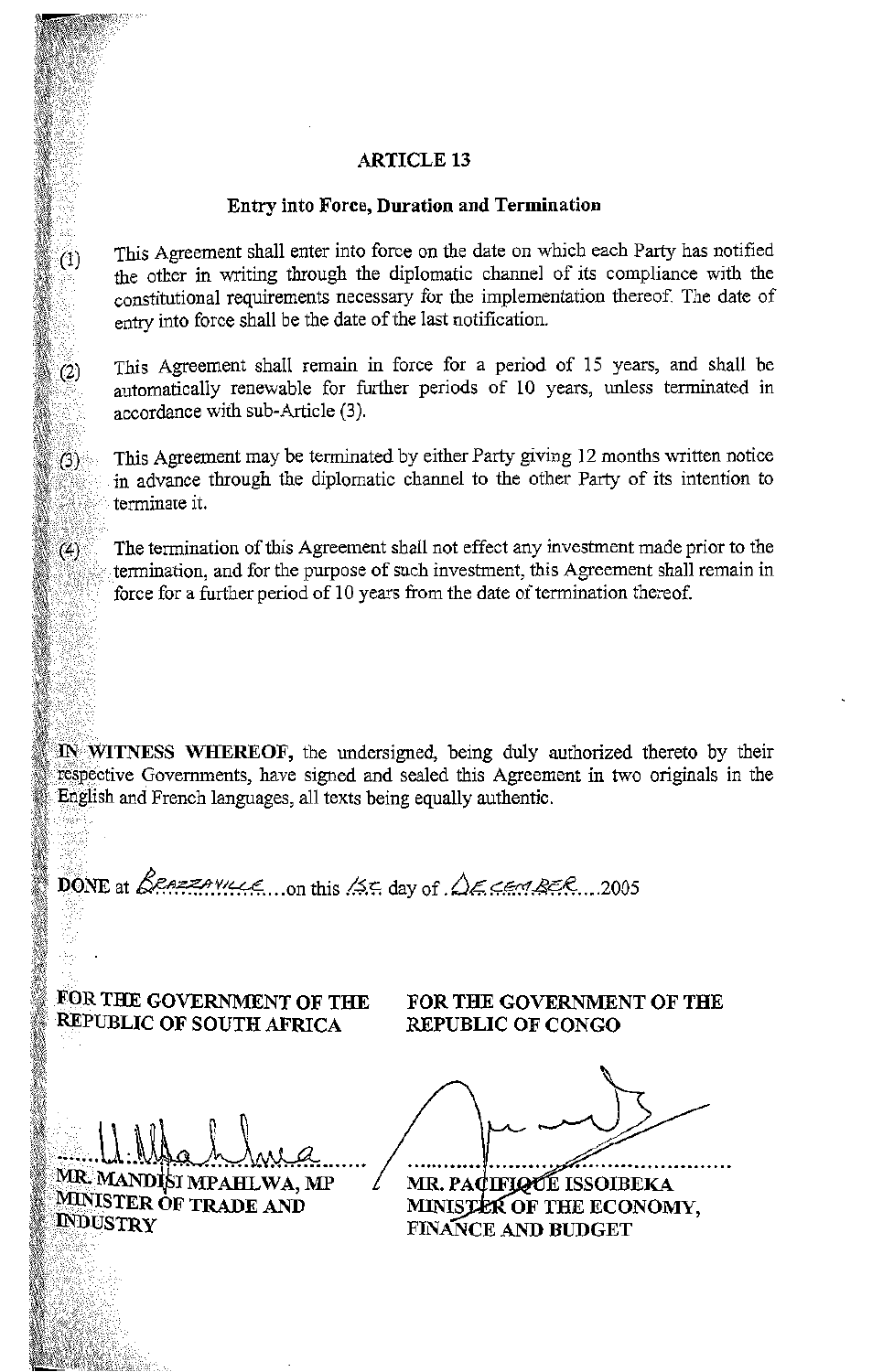# **Protocol to the Agreement**

**between** 

## **the Government of the Republic of South Africa**

**and** 

## **the Government of the Republic of the Congo**

## **for the Promotion and Reciprocal Protection of Investments.**

On the signing of the Agreement between the Government of the Republic of South Africa and the Government of the Republic of the Congo for the Promotion and Reciprocal Protection of Investments, the undersigned representatives have, in addition, agreed on the following provisions, which shall constitute an integral part of the Agreement:

# Ad Article 7

*·· .. : c* 

. · ··.

4.

 $5.$ 

. :·:: .......

Foreign nationals who have resided in the Republic of South Africa for more than five years and who have completed the required exchange control formalities connected with immigration to South Africa, are, in terms of South African exchange control rules, deemed to have become permanently resident in the Republic of South Africa and the provision of transfer of investments and returns as contemplated in Article 6 shall not apply in their favour.

The exemptions to Article 7 as contemplated in paragraph 1 of this Protocol shall terminate automatically in respect of each restriction, upon removal of the relevant restriction as part of the domestic law of South Africa.

'The Republic of South Africa shall make every effort to remove the said restrictions from their domestic law as soon as possible.

Paragraph **1** of this Protocol shall not apply to or restrict the transfer of compensation payments made pursuant to Articles 4 and 5 of this Agreement.

This Addendum shall enter into force at the same time as the Agreement.